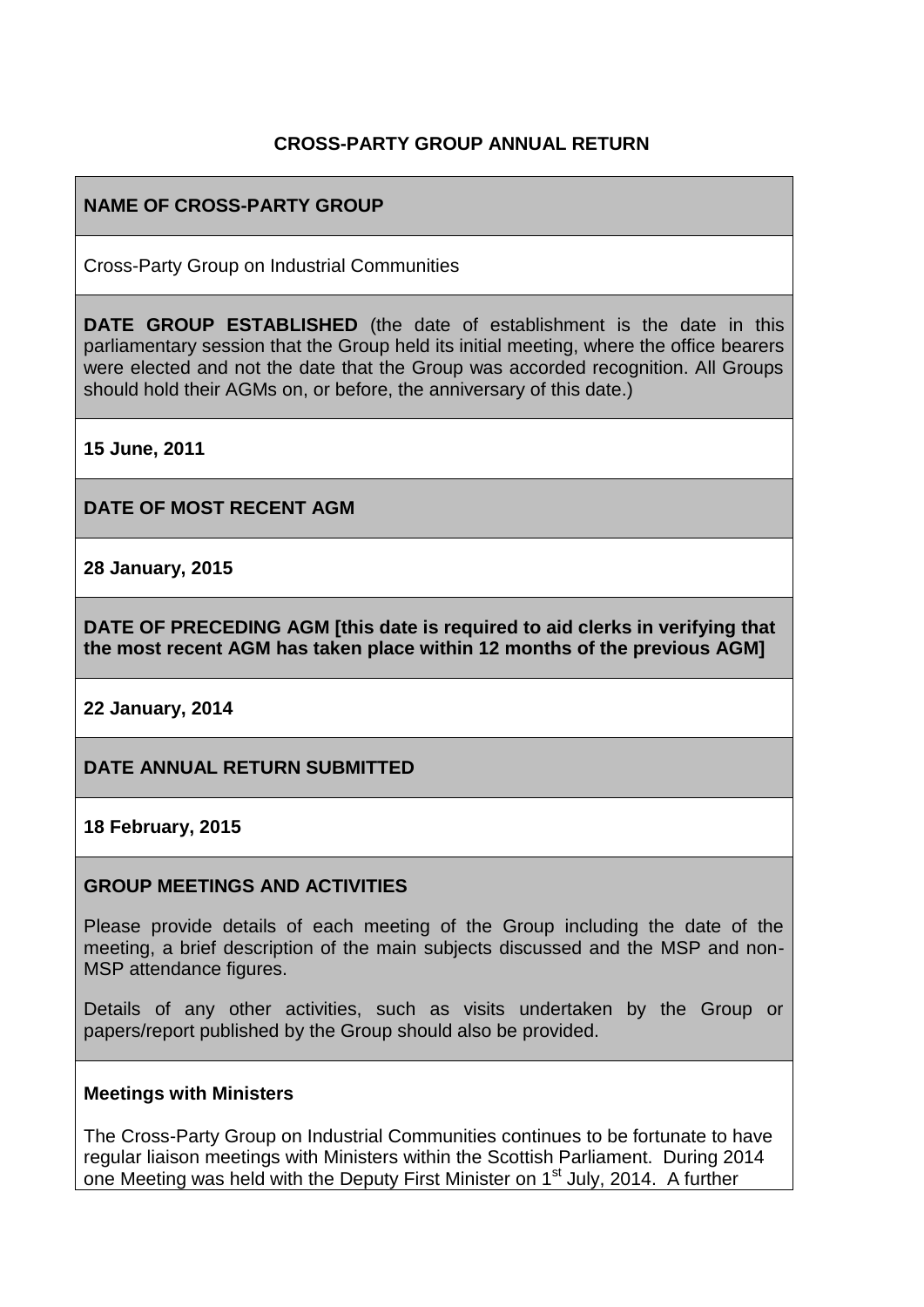Meeting with the Deputy First Minister was scheduled to take place on 2<sup>nd</sup> December, 2014 but was postponed as a consequence of the Cabinet reshuffle that was held in November, 2014. It has been agreed that regular meetings should now be held with Keith Brown MSP, Cabinet Secretary for Infrastructure, Investment and Cities and the date of the first meeting is in the process of being scheduled.

The Meeting with the Deputy First Minister that was held on 1<sup>st</sup> July, 2014 focussed on the Report "Re-Building the Economy of Scotland's Industrial Communities" (The Ten Point Plan) prepared by the ICA, the Vacant and Derelict Land Fund, The State of the Coalfields Report and the Report of Local Impact of Welfare Reform in Scotland.

Notes on the discussions were taken and reported to the Cross Party Group at its Meeting as on 29<sup>th</sup> September, 2014.

# **Cross-Party Group Meetings**

The Cross-Party Group meets three times a year and generally follows a process of inviting presentations followed by a discussion of relevant issues. Meetings took place as follows:

# **22nd January, 2014**

The key discussion related to the identification of Cross-Party Group Priorities. The Ten Point Plan prepared by the ICA which presented a set of aspirations for the ICA provided the background to the discussion. Issues including Job Creation, Rural Transport, Employability, Procurement, Zero Hour Contracts, Improving Aid to Businesses, Shale Gas Fracking and the Vacant and Derelict Land Fund were all discussed at some length.

A Report was also given on the outcome of the Meeting that had been held with the Deputy First Minister on 11<sup>th</sup> December, 2013

The Meeting was attended by 2 MSPs and 10 non MSPs.

# **7 th May, 2014**

The CPG received a presentation on the Scottish Government Energy Strategy from the Senior Policy Adviser of the Oil and Gas Team, Energy and Climate Change Division. Discussions focused on topics including, Renewable Energy such as Wind farms, Shale Gas Fracking and Coal and Gas supplies.

A presentation was then received from the Director of Business Support, Scottish Enterprise on "Supporting Economic Growth through the use of RSA and Assisted Areas". The question and answer session that followed encouraged discussion on issues such the role that might be played by Local Authorities in facilitating development.

A discussion was also had regarding the proposed Agenda for the Meeting with the Deputy First Minister scheduled to be held on 22<sup>nd</sup> May, 2014. (Rescheduled to be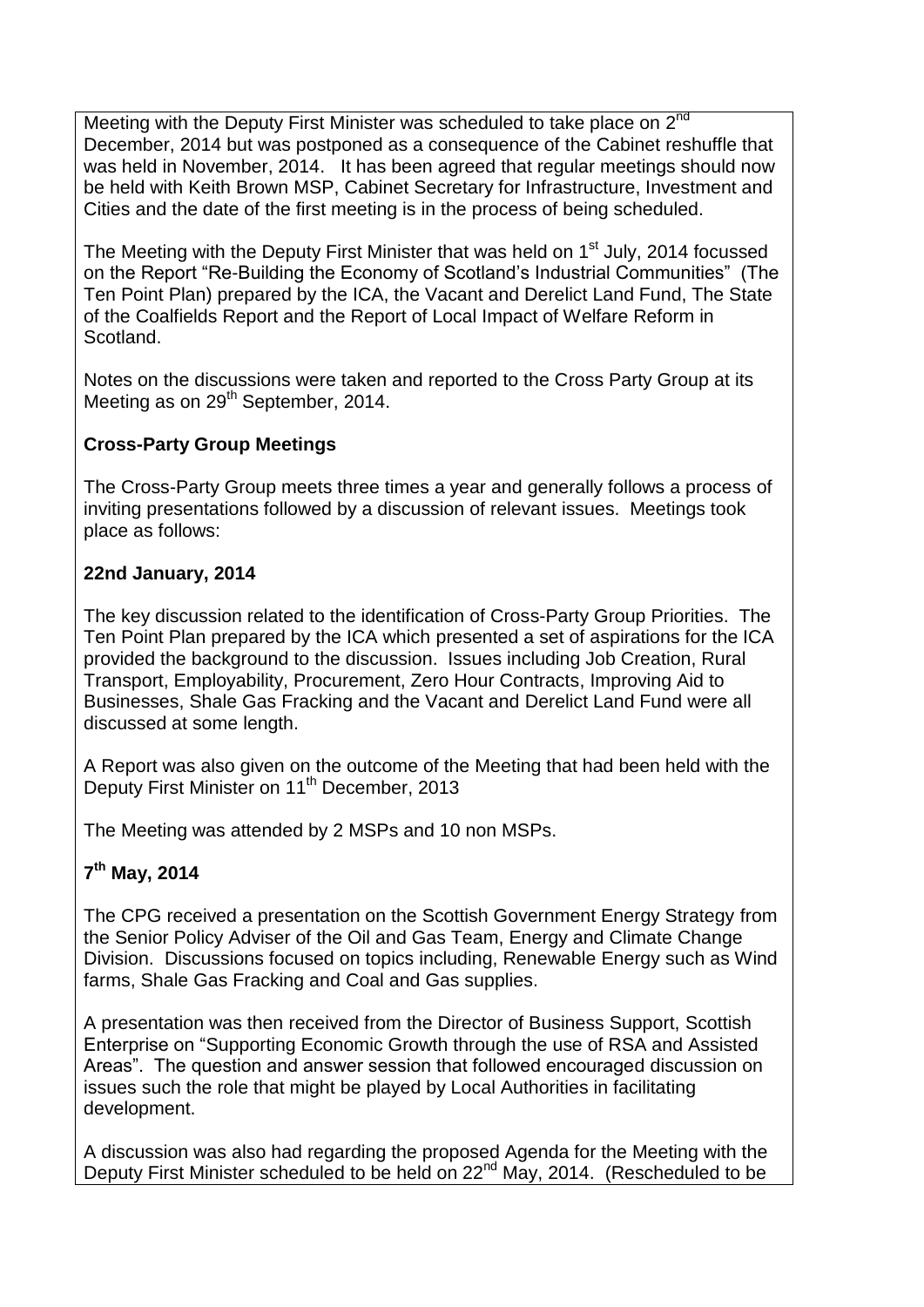held on  $1<sup>st</sup>$  July, 2014)

The Meeting was attended by 2 MSPs and 16 non MSPs.

# **29th October, 2014**

The Minister for Business, Energy and Tourism, gave a presentation to the CPG. He outlined some of the forms of assistance from the Scottish Government to support businesses and outlined recent practical examples. He also detailed some of the proposals within the Plan "Reindustrialising Scotland for the 21<sup>st</sup> Century".

In the question and answer session that followed there was a focus on issues relating to Energy Policy.

The Members then received a presentation on The People and Communities Fund from the Regeneration Strategy Team Leader and this was followed by an informative Question and Answer session.

The Members finally considered a Note of the Meeting that had been held with the Deputy First Minister on 1<sup>st</sup> July, 2014 and discussed in detail the comprehensive response from the Scottish Government to the Ten Point Plan that had been prepared by the ICA.

The Meeting was attended by 3 MSPs and 15 non MSPs.

#### **MSP MEMBERS OF THE GROUP**

Please provide names and party designation of all MSP members of the Group.

| <b>Colin Beattie</b> | <b>Scottish National Party</b>                  |
|----------------------|-------------------------------------------------|
| Neil Bibby           | Scottish Labour                                 |
| Adam Ingram          | <b>Scottish National Party</b>                  |
| Angus MacDonald      | <b>Scottish National Party</b>                  |
| Cameron Buchanan     | <b>Scottish Conservative and Unionist Party</b> |
| Elaine Murray        | <b>Scottish Labour</b>                          |
| Jayne Baxter         | Scottish Labour                                 |
| John Mason           | <b>Scottish National Party</b>                  |
| Willie Rennie        | <b>Scottish Liberal Democrats</b>               |
| <b>Individuals</b>   |                                                 |
| Organisations        | <b>Industrial Communities Alliance</b>          |
|                      | <b>Argyll and Bute Council</b>                  |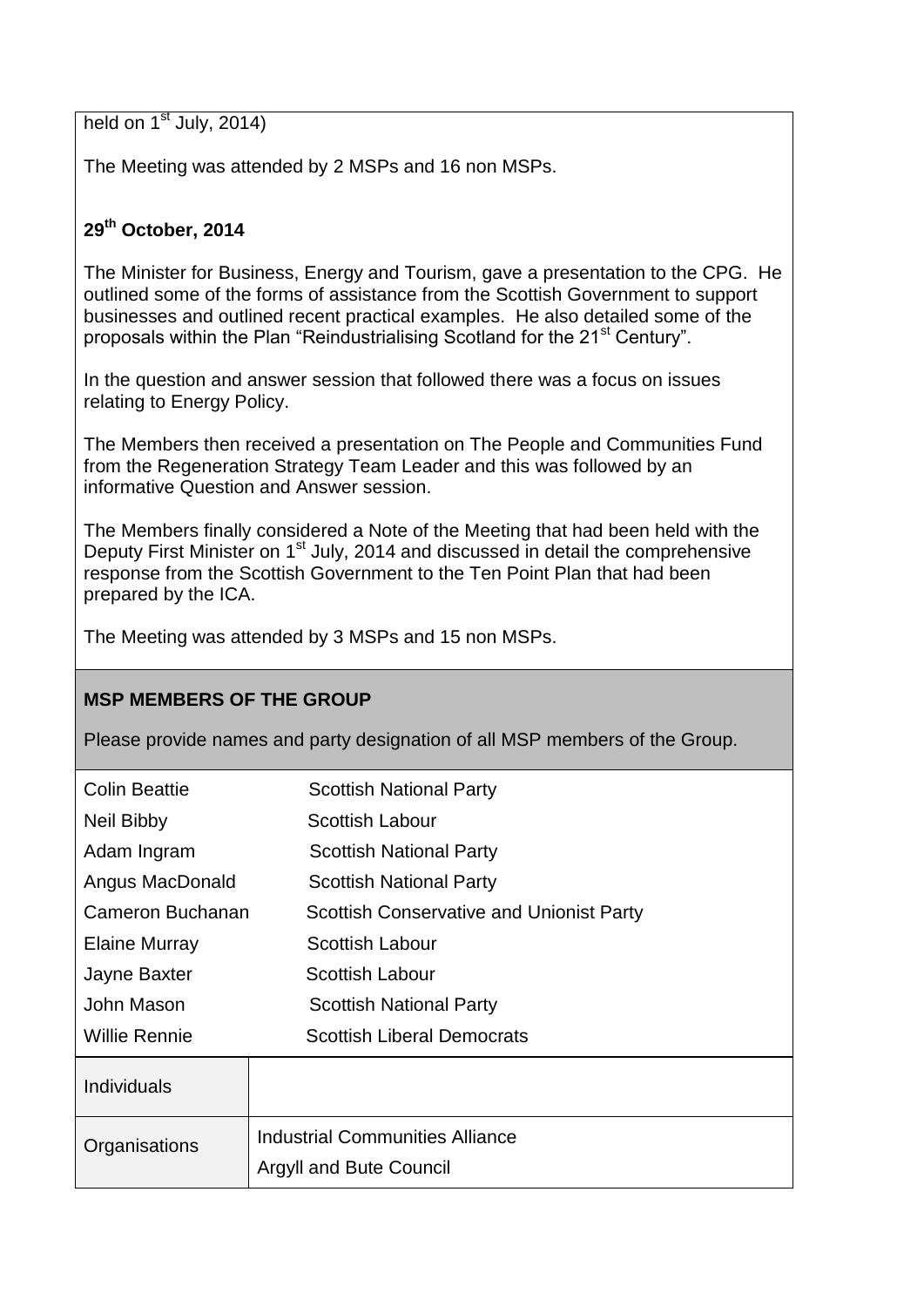| Clackmannanshire Council                |
|-----------------------------------------|
| <b>Coalfield Communities Federation</b> |
| <b>Coalfields Regeneration Trust</b>    |
| <b>Dumfries and Galloway Council</b>    |
| <b>East Ayrshire Council</b>            |
| <b>East Dunbartonshire Council</b>      |
| <b>East Lothian Council</b>             |
| <b>East Renfrewshire Council</b>        |
| <b>Fife Council</b>                     |
| <b>Glasgow City Council</b>             |
| Inverclyde Council                      |
| <b>Midlothian Council</b>               |
| <b>National Union of Mineworkers</b>    |
| North Ayrshire Council                  |
| <b>North Lanarkshire Council</b>        |
| <b>Renfrewshire Council</b>             |
| South Ayrshire Council                  |
| South Lanarkshire Council               |
| <b>West Dunbartonshire Council</b>      |
|                                         |

# **GROUP OFFICE BEARERS**

Please provide names for all office bearers. The minimum requirement is that two of the office bearers are MSPs and one of these is Convener – beyond this it is a matter for the Group to decide upon the office bearers it wishes to have. It is permissible to have more than one individual elected to each office, for example, coconveners or multiple deputy conveners.

| Convener               | <b>Colin Beattie MSP</b>        |
|------------------------|---------------------------------|
| <b>Deputy Convener</b> | Neil Bibby MSP                  |
| Secretary              | Industrial Communities Alliance |
| <b>Treasurer</b>       |                                 |